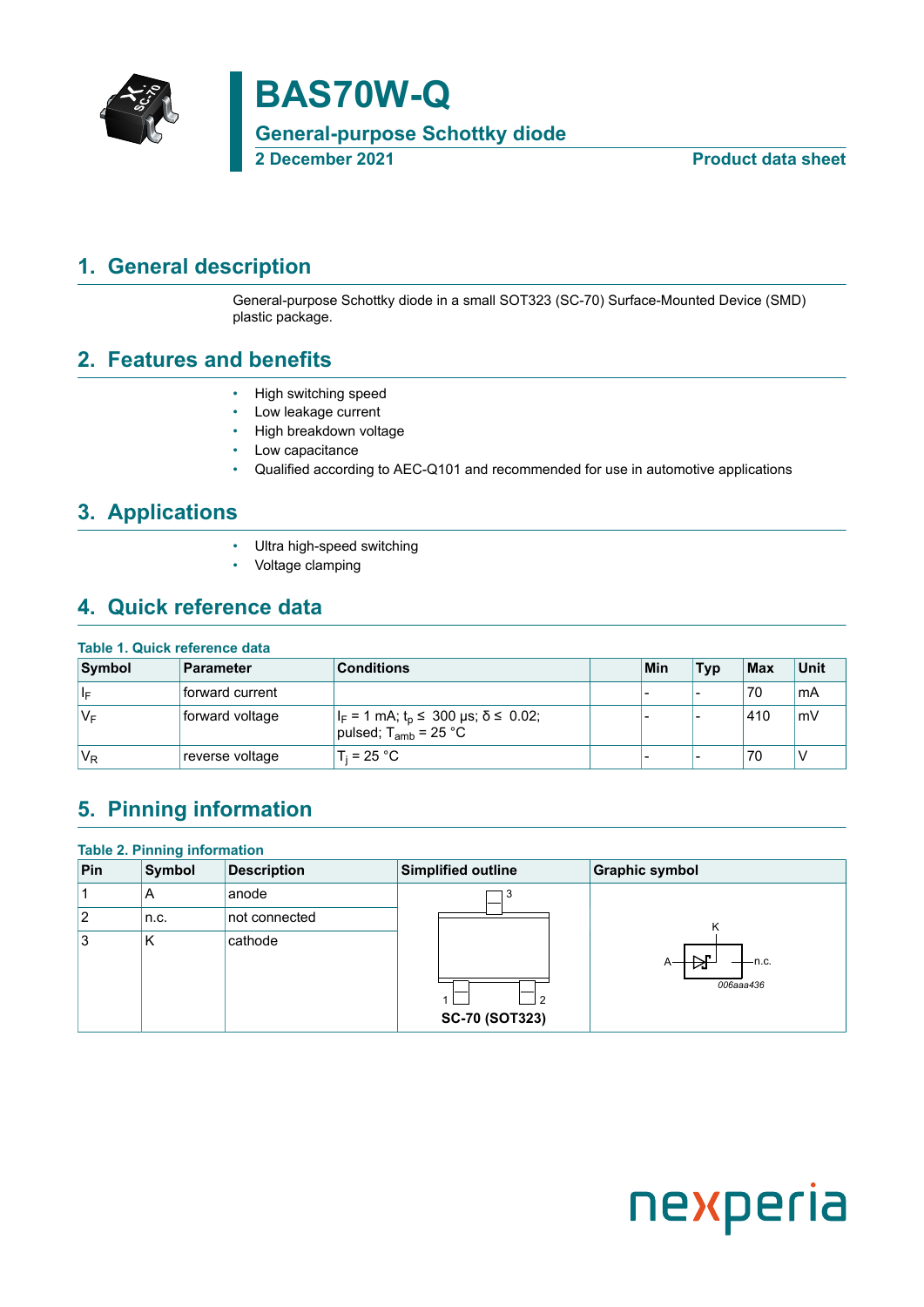### <span id="page-1-1"></span><span id="page-1-0"></span>**6. Ordering information**

| <b>Table 3. Ordering information</b> |             |                                                                                                         |         |  |  |  |
|--------------------------------------|-------------|---------------------------------------------------------------------------------------------------------|---------|--|--|--|
| Type number                          | Package     |                                                                                                         |         |  |  |  |
|                                      | <b>Name</b> | <b>Description</b>                                                                                      | Version |  |  |  |
| BAS70W-Q                             | SC-70       | plastic, surface-mounted package; 3 leads; 1.3 mm pitch; 2 SOT323<br>$\rm{mm}$ x 1.25 mm x 0.95 mm body |         |  |  |  |

#### <span id="page-1-2"></span>**7. Marking**

| <b>Table 4. Marking codes</b> |                 |  |  |  |  |  |
|-------------------------------|-----------------|--|--|--|--|--|
| Type number                   | Marking code[1] |  |  |  |  |  |
| BAS70W-Q                      | 73%             |  |  |  |  |  |

[1] % = placeholder for manufacturing site code

# <span id="page-1-3"></span>**8. Limiting values**

#### **Table 5. Limiting values**

*In accordance with the Absolute Maximum Rating System (IEC 60134).*

| Symbol                  | <b>Parameter</b>                       | <b>Conditions</b>                           | <b>Min</b> | <b>Max</b> | <b>Unit</b> |
|-------------------------|----------------------------------------|---------------------------------------------|------------|------------|-------------|
| $V_R$                   | reverse voltage                        | $T_i = 25 °C$                               |            | 70         | ١V          |
| $\mathsf{I}_\mathsf{F}$ | forward current                        |                                             |            | 70         | mA          |
| <b>FRM</b>              | repetitive peak forward<br>current     | $ t_{p} \leq 1$ s; $\delta \leq 0.5$        |            | 70         | mA          |
| <b>IFSM</b>             | non-repetitive peak<br>forward current | $t_p$ ≤ 10 ms; T <sub>j(init)</sub> = 25 °C |            | 100        | mA          |
| $T_i$                   | junction temperature                   |                                             |            | 150        | °C          |
| $I_{amb}$               | ambient temperature                    |                                             | $-65$      | 150        | °C          |
| $T_{\text{stg}}$        | storage temperature                    |                                             | $-65$      | 150        | $^{\circ}C$ |

### <span id="page-1-4"></span>**9. Thermal characteristics**

| <b>Table 6. Thermal characteristics</b> |                                                                |                   |  |     |            |            |      |
|-----------------------------------------|----------------------------------------------------------------|-------------------|--|-----|------------|------------|------|
| Symbol                                  | Parameter                                                      | <b>Conditions</b> |  | Min | <b>Typ</b> | <b>Max</b> | Unit |
| $R_{th(j-a)}$                           | ⊺thermal resistance from I in free air<br>liunction to ambient |                   |  | -   |            | 625        | K/W  |

[1] Device mounted on an FR4 Printed-Circuit Board (PCB), single-sided copper, tin-plated and standard footprint.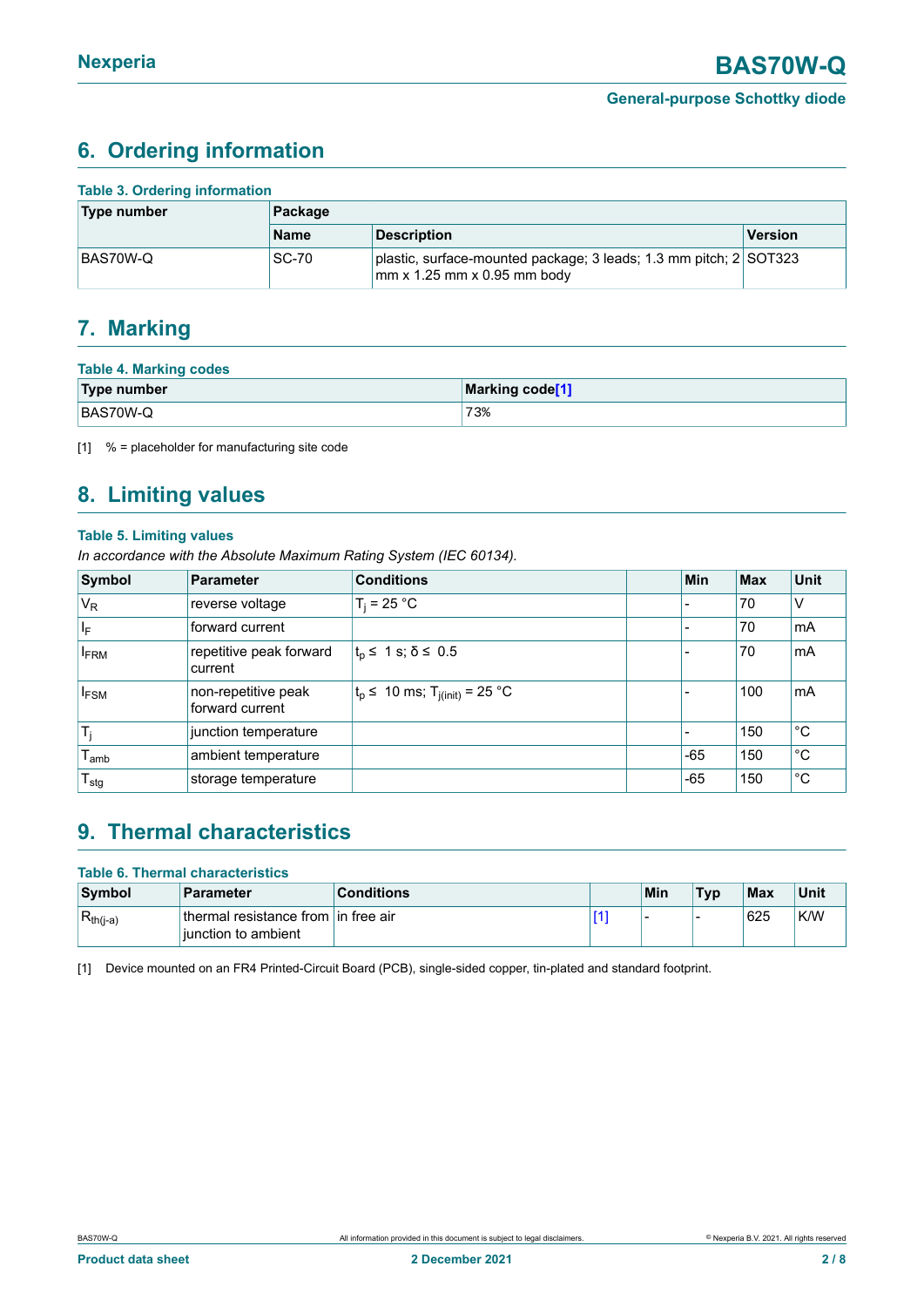**General-purpose Schottky diode**

# <span id="page-2-0"></span>**10. Characteristics**

| <b>Table 7. Characteristics</b> |                   |                                                                                   |     |            |            |             |  |
|---------------------------------|-------------------|-----------------------------------------------------------------------------------|-----|------------|------------|-------------|--|
| Symbol                          | Parameter         | <b>Conditions</b>                                                                 | Min | <b>Typ</b> | <b>Max</b> | <b>Unit</b> |  |
| V <sub>F</sub>                  | forward voltage   | $I_F = 1$ mA; $t_p \le 300$ µs; $\delta \le 0.02$ ;<br>pulsed; $T_{amb}$ = 25 °C  |     |            | 410        | mV          |  |
|                                 |                   | $I_F$ = 10 mA; $t_p$ ≤ 300 µs; $\delta$ ≤ 0.02;<br>pulsed; $T_{amb}$ = 25 °C      |     |            | 750        | mV          |  |
|                                 |                   | $I_F = 15$ mA; $t_p \le 300$ µs; $\delta \le 0.02$ ;<br>pulsed; $T_{amb}$ = 25 °C |     |            |            | V           |  |
| $I_R$                           | reverse current   | $V_R$ = 50 V; t <sub>p</sub> = 300 μs; δ = 0.02; pulsed;<br>$T_{amb}$ = 25 °C     |     |            | 100        | nA          |  |
|                                 |                   | $V_R$ = 70 V; t <sub>p</sub> = 300 μs; δ = 0.02; pulsed;  <br>$T_{amb}$ = 25 °C   |     |            | 10         | μA          |  |
| $ C_d $                         | diode capacitance | $V_R$ = 0 V; f = 1 MHz; T <sub>amb</sub> = 25 °C                                  |     |            | 2          | рF          |  |

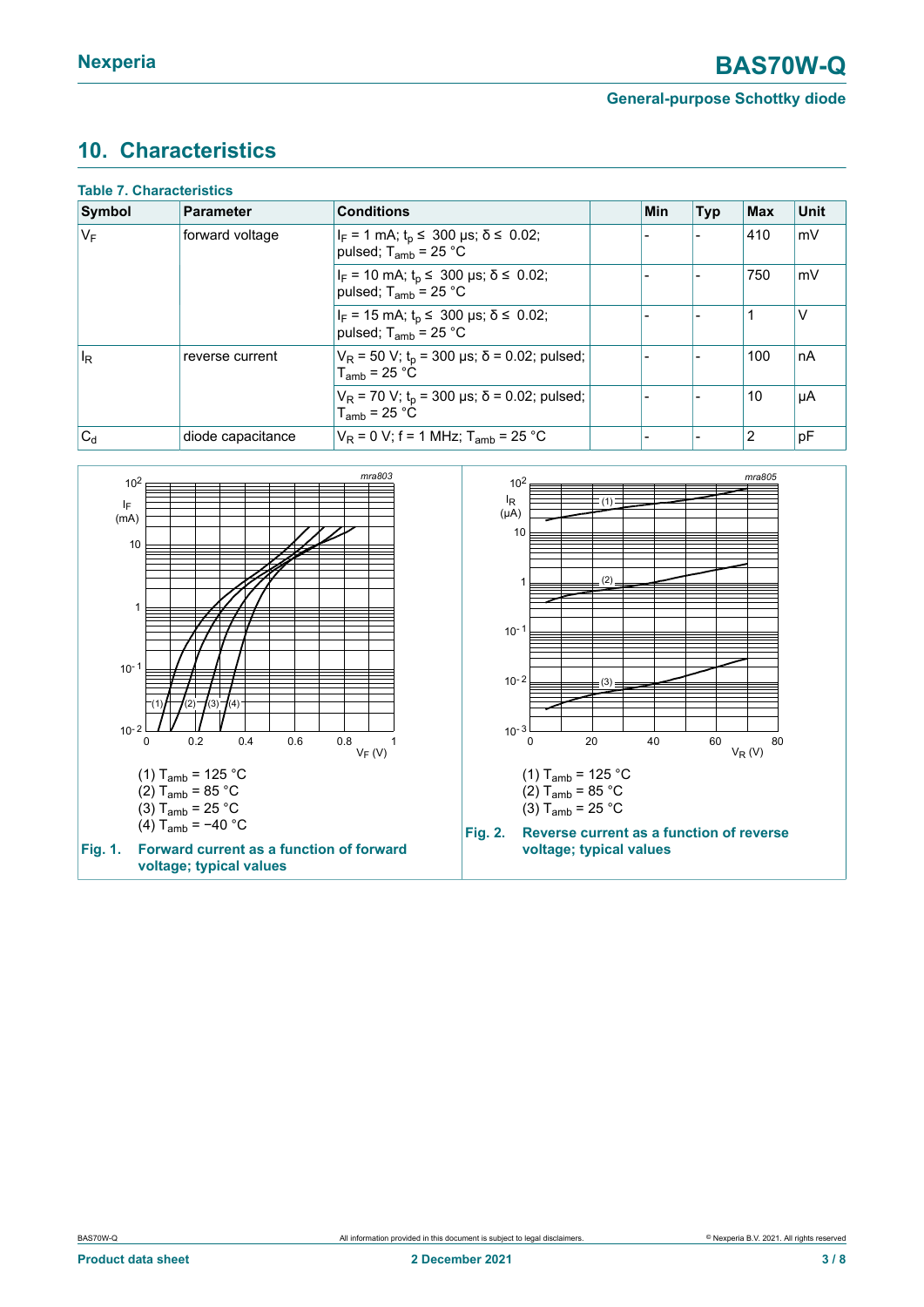# **Nexperia BAS70W-Q**

#### **General-purpose Schottky diode**



#### <span id="page-3-0"></span>**11. Test information**

#### **Quality information**

This product has been qualified in accordance with the Automotive Electronics Council (AEC) standard Q101 - *Stress test qualification for discrete semiconductors*, and is suitable for use in automotive applications.

#### <span id="page-3-1"></span>**12. Package outline**

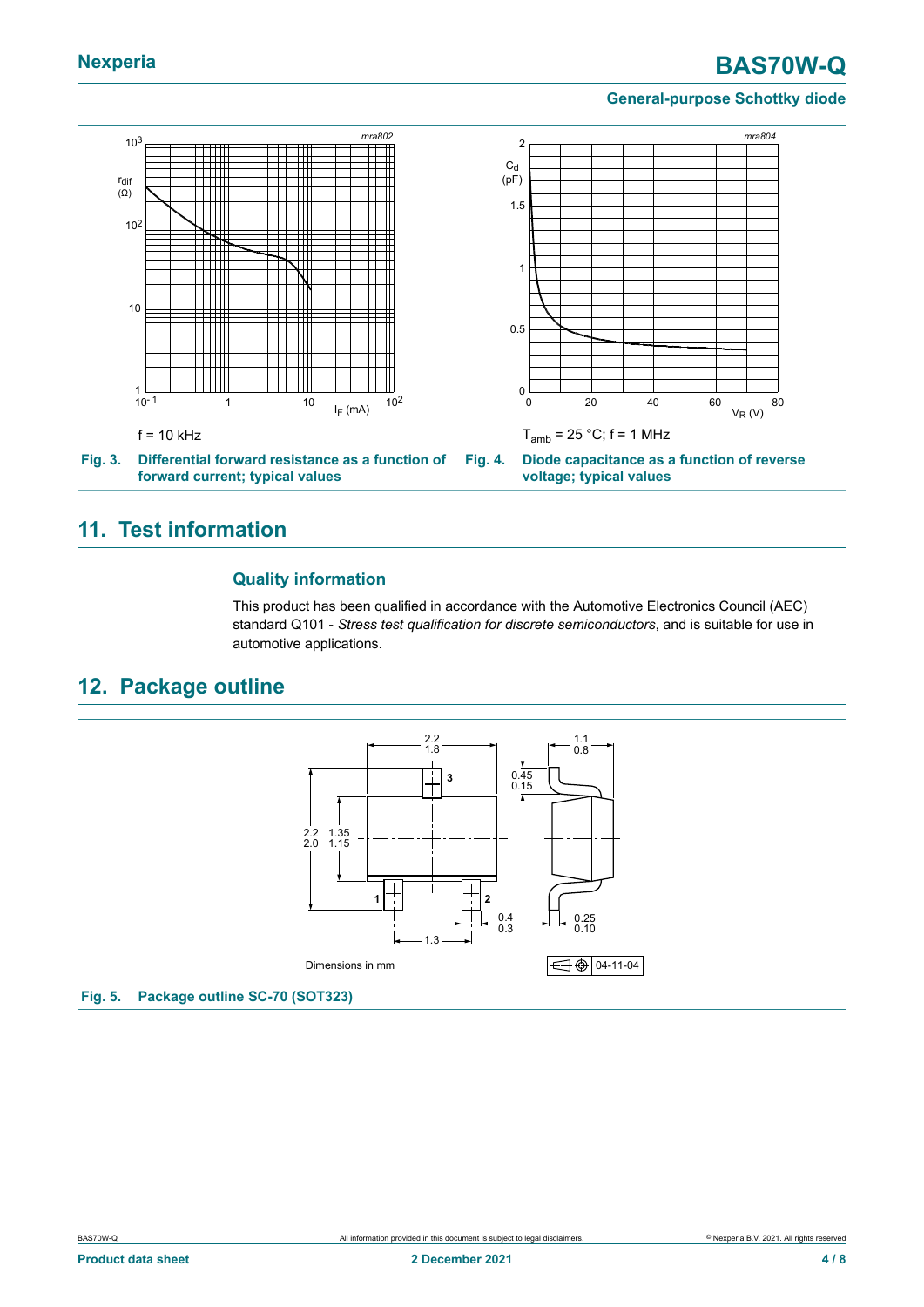#### **General-purpose Schottky diode**

# <span id="page-4-0"></span>**13. Soldering**

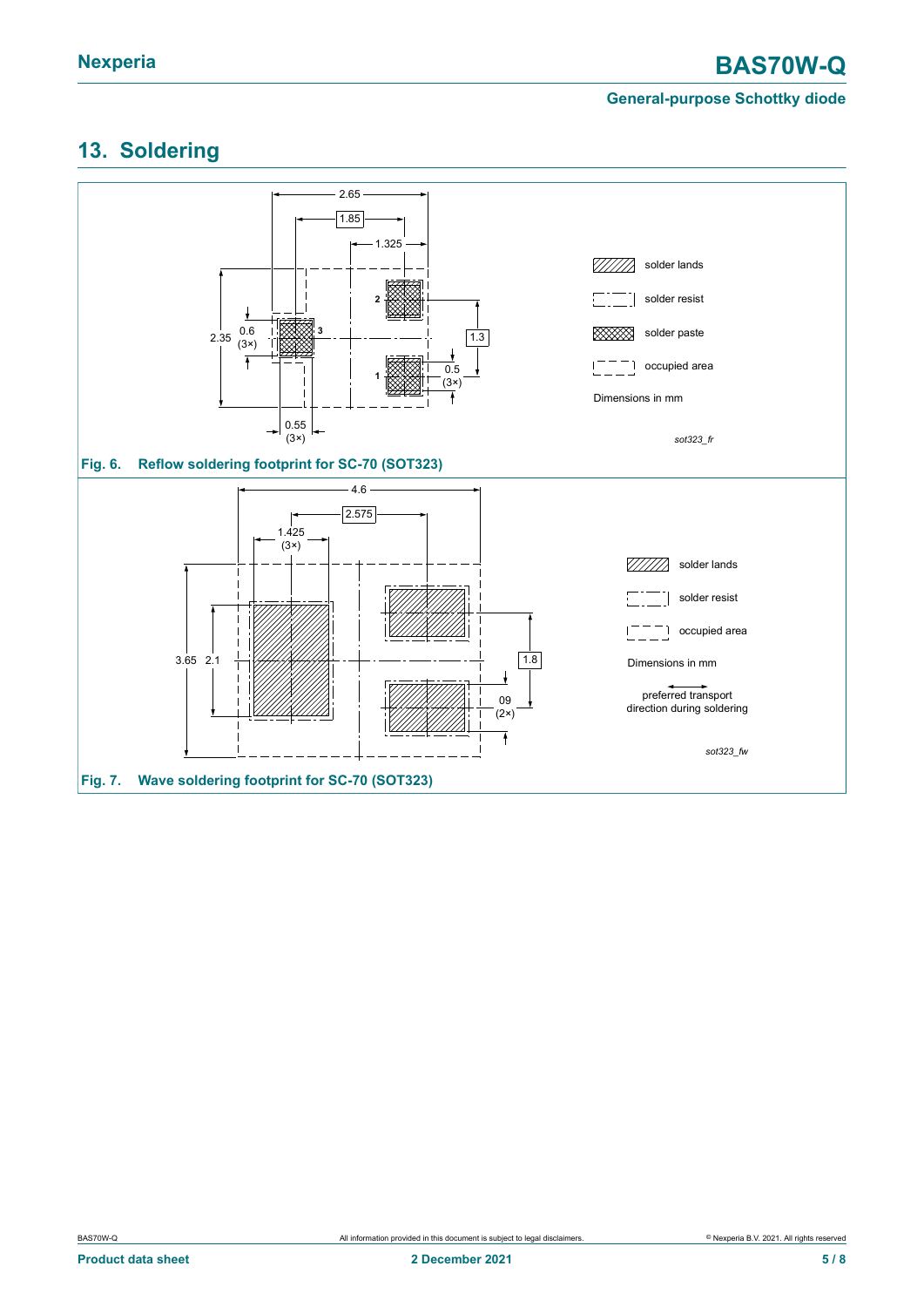# <span id="page-5-0"></span>**14. Revision history**

| <b>Table 8. Revision history</b> |              |                      |                          |                   |
|----------------------------------|--------------|----------------------|--------------------------|-------------------|
| Data sheet ID                    | Release date | Data sheet status    | Change<br>notice         | <b>Supersedes</b> |
| <b>BAS70W-Q v.1</b>              | 20211202     | ∣Product data sheet_ | $\overline{\phantom{a}}$ | -                 |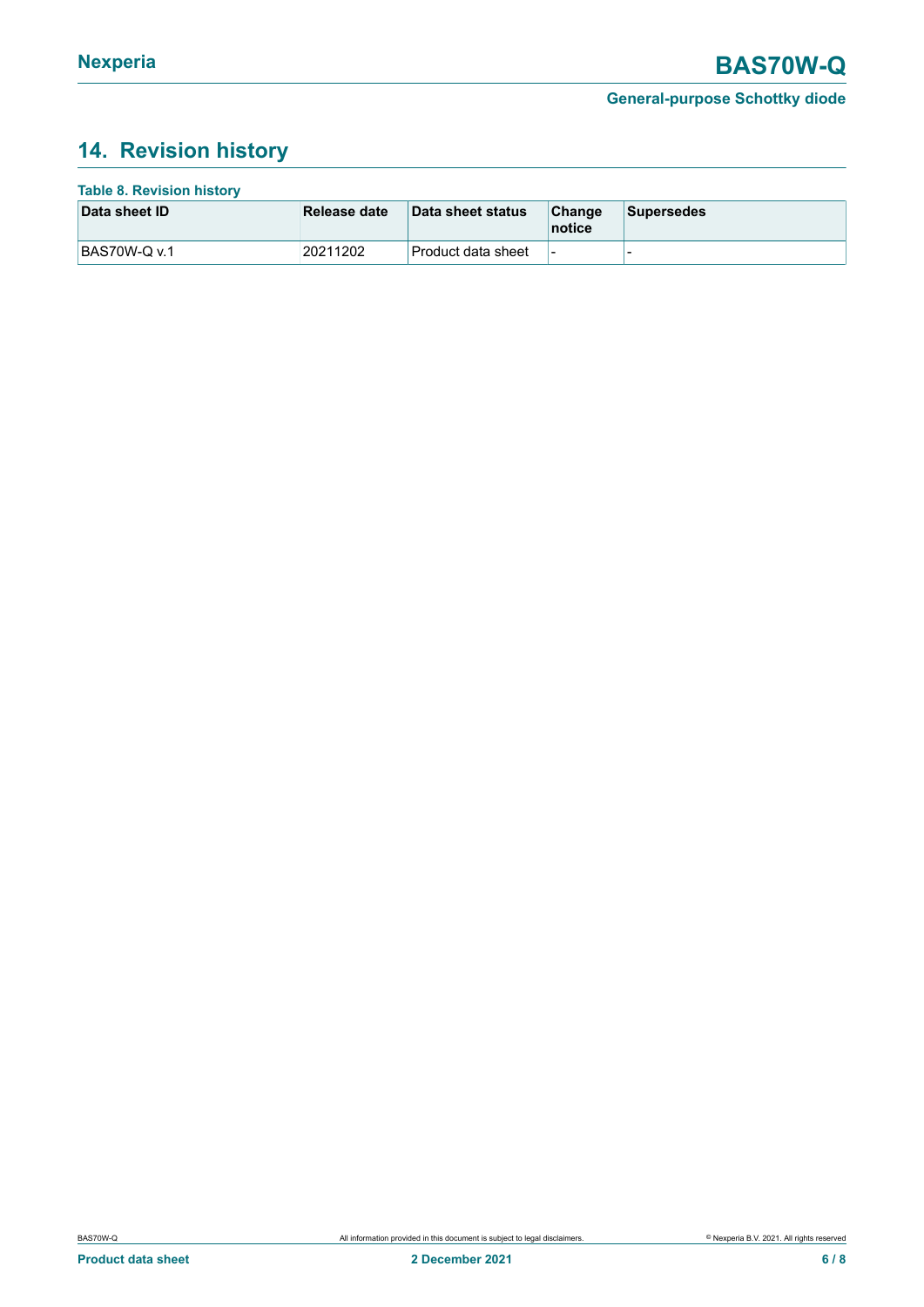## <span id="page-6-0"></span>**15. Legal information**

#### **Data sheet status**

| Document status<br>$[1]$ [2]      | Product<br>status [3] | <b>Definition</b>                                                                           |
|-----------------------------------|-----------------------|---------------------------------------------------------------------------------------------|
| Objective [short]<br>data sheet   | Development           | This document contains data from<br>the objective specification for<br>product development. |
| Preliminary [short]<br>data sheet | Qualification         | This document contains data from<br>the preliminary specification.                          |
| Product [short]<br>data sheet     | Production            | This document contains the product<br>specification.                                        |

[1] Please consult the most recently issued document before initiating or completing a design.

The term 'short data sheet' is explained in section "Definitions"

[3] The product status of device(s) described in this document may have changed since this document was published and may differ in case of multiple devices. The latest product status information is available on the internet at [https://www.nexperia.com.](https://www.nexperia.com)

#### **Definitions**

**Draft** — The document is a draft version only. The content is still under internal review and subject to formal approval, which may result in modifications or additions. Nexperia does not give any representations or warranties as to the accuracy or completeness of information included herein and shall have no liability for the consequences of use of such information.

**Short data sheet** — A short data sheet is an extract from a full data sheet with the same product type number(s) and title. A short data sheet is intended for quick reference only and should not be relied upon to contain detailed and full information. For detailed and full information see the relevant full data sheet, which is available on request via the local Nexperia sales office. In case of any inconsistency or conflict with the short data sheet, the full data sheet shall prevail.

**Product specification** — The information and data provided in a Product data sheet shall define the specification of the product as agreed between Nexperia and its customer, unless Nexperia and customer have explicitly agreed otherwise in writing. In no event however, shall an agreement be valid in which the Nexperia product is deemed to offer functions and qualities beyond those described in the Product data sheet.

#### **Disclaimers**

**Limited warranty and liability** — Information in this document is believed to be accurate and reliable. However, Nexperia does not give any representations or warranties, expressed or implied, as to the accuracy or completeness of such information and shall have no liability for the consequences of use of such information. Nexperia takes no responsibility for the content in this document if provided by an information source outside of Nexperia.

In no event shall Nexperia be liable for any indirect, incidental, punitive, special or consequential damages (including - without limitation - lost profits, lost savings, business interruption, costs related to the removal or replacement of any products or rework charges) whether or not such damages are based on tort (including negligence), warranty, breach of contract or any other legal theory.

Notwithstanding any damages that customer might incur for any reason whatsoever, Nexperia's aggregate and cumulative liability towards customer for the products described herein shall be limited in accordance with the Terms and conditions of commercial sale of Nexperia.

**Right to make changes** — Nexperia reserves the right to make changes to information published in this document, including without limitation specifications and product descriptions, at any time and without notice. This document supersedes and replaces all information supplied prior to the publication hereof

**Suitability for use in automotive applications** — This Nexperia product has been qualified for use in automotive applications. Unless otherwise agreed in writing, the product is not designed, authorized or warranted to be suitable for use in life support, life-critical or safety-critical systems or

## **Nexperia BAS70W-Q**

#### **General-purpose Schottky diode**

equipment, nor in applications where failure or malfunction of an Nexperia product can reasonably be expected to result in personal injury, death or severe property or environmental damage. Nexperia and its suppliers accept no liability for inclusion and/or use of Nexperia products in such equipment or applications and therefore such inclusion and/or use is at the customer's own risk.

**Quick reference data** — The Quick reference data is an extract of the product data given in the Limiting values and Characteristics sections of this document, and as such is not complete, exhaustive or legally binding.

**Applications** — Applications that are described herein for any of these products are for illustrative purposes only. Nexperia makes no representation or warranty that such applications will be suitable for the specified use without further testing or modification.

Customers are responsible for the design and operation of their applications and products using Nexperia products, and Nexperia accepts no liability for any assistance with applications or customer product design. It is customer's sole responsibility to determine whether the Nexperia product is suitable and fit for the customer's applications and products planned, as well as for the planned application and use of customer's third party customer(s). Customers should provide appropriate design and operating safeguards to minimize the risks associated with their applications and products.

Nexperia does not accept any liability related to any default, damage, costs or problem which is based on any weakness or default in the customer's applications or products, or the application or use by customer's third party customer(s). Customer is responsible for doing all necessary testing for the customer's applications and products using Nexperia products in order to avoid a default of the applications and the products or of the application or use by customer's third party customer(s). Nexperia does not accept any liability in this respect.

**Limiting values** — Stress above one or more limiting values (as defined in the Absolute Maximum Ratings System of IEC 60134) will cause permanent damage to the device. Limiting values are stress ratings only and (proper) operation of the device at these or any other conditions above those given in the Recommended operating conditions section (if present) or the Characteristics sections of this document is not warranted. Constant or repeated exposure to limiting values will permanently and irreversibly affect the quality and reliability of the device.

**Terms and conditions of commercial sale** — Nexperia products are sold subject to the general terms and conditions of commercial sale, as published at [http://www.nexperia.com/profile/terms,](http://www.nexperia.com/profile/terms) unless otherwise agreed in a valid written individual agreement. In case an individual agreement is concluded only the terms and conditions of the respective agreement shall apply. Nexperia hereby expressly objects to applying the customer's general terms and conditions with regard to the purchase of Nexperia products by customer.

**No offer to sell or license** — Nothing in this document may be interpreted or construed as an offer to sell products that is open for acceptance or the grant, conveyance or implication of any license under any copyrights, patents or other industrial or intellectual property rights.

**Export control** — This document as well as the item(s) described herein may be subject to export control regulations. Export might require a prior authorization from competent authorities.

**Translations** — A non-English (translated) version of a document is for reference only. The English version shall prevail in case of any discrepancy between the translated and English versions.

#### **Trademarks**

Notice: All referenced brands, product names, service names and trademarks are the property of their respective owners.